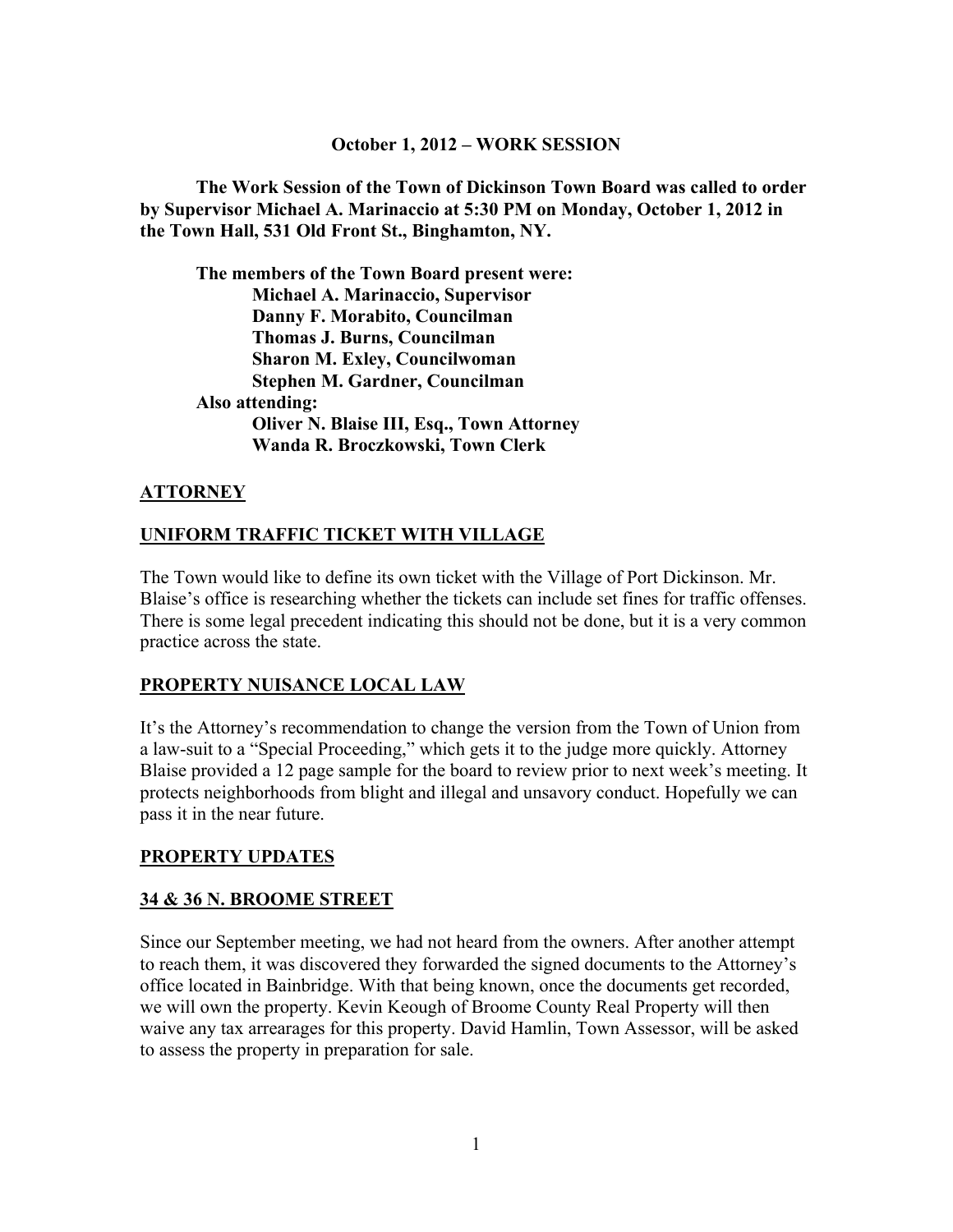# **JOHN STREET EASEMENTS**

Ditch work. The Krukowskis and Urdas signed their easements, leaving the Bolands to yet sign. Once the three parties sort out the Bolands' requests to access their property from John Street, will the drainage project proceed. The situation will be on hold now until 2013 before Joel and his crew can perform the easement work.

### **COMMITTEE: DEFINITIONS OF EDUCATIONAL AND RELIGIOUS USES IN AN R-1 ZONE**

Jerry Ford dropped off the committees proposed definitions for educational and religious uses in an R-1 zone. Their definitions could be used in any zone. It was modeled after the Hempstead, NY version. If an organization wants to expand then they must obtain approval from the ZBA. Oliver will send the committee's draft to the zoning and planning boards as well as members of the Town board for review.

# **REVISED WATER & SEWER RATES FOR TOWN CODE**

The revised sewer and water rates are needed by Oliver to see the numbers to prepare the local law to plug into the Code. Rates to charge will be provided by Bev Wike and Danny Miller.

# **INCLUSION OF BJCSTP REGULATIONS IN TOWN CODE**

Productive code enforcement trial on a Pulaski Street property. Oliver Blaise will give them a final 30 days to clean-up the property. Judge Gates was the presiding judge.

# **CHAIR**

# **BUDGET UPDATES**

A review of the 2013 Budget will be held at the next work session. On Tuesday it will be filed with the Town Clerk for anyone in the Town interested in seeing it. Take the money out of our surplus for minimize tax increase. The Board and all departments worked very hard on this budget. Supervisor Marinaccio thanked everyone for their good work. Public Hearing will be held in November to present the budget.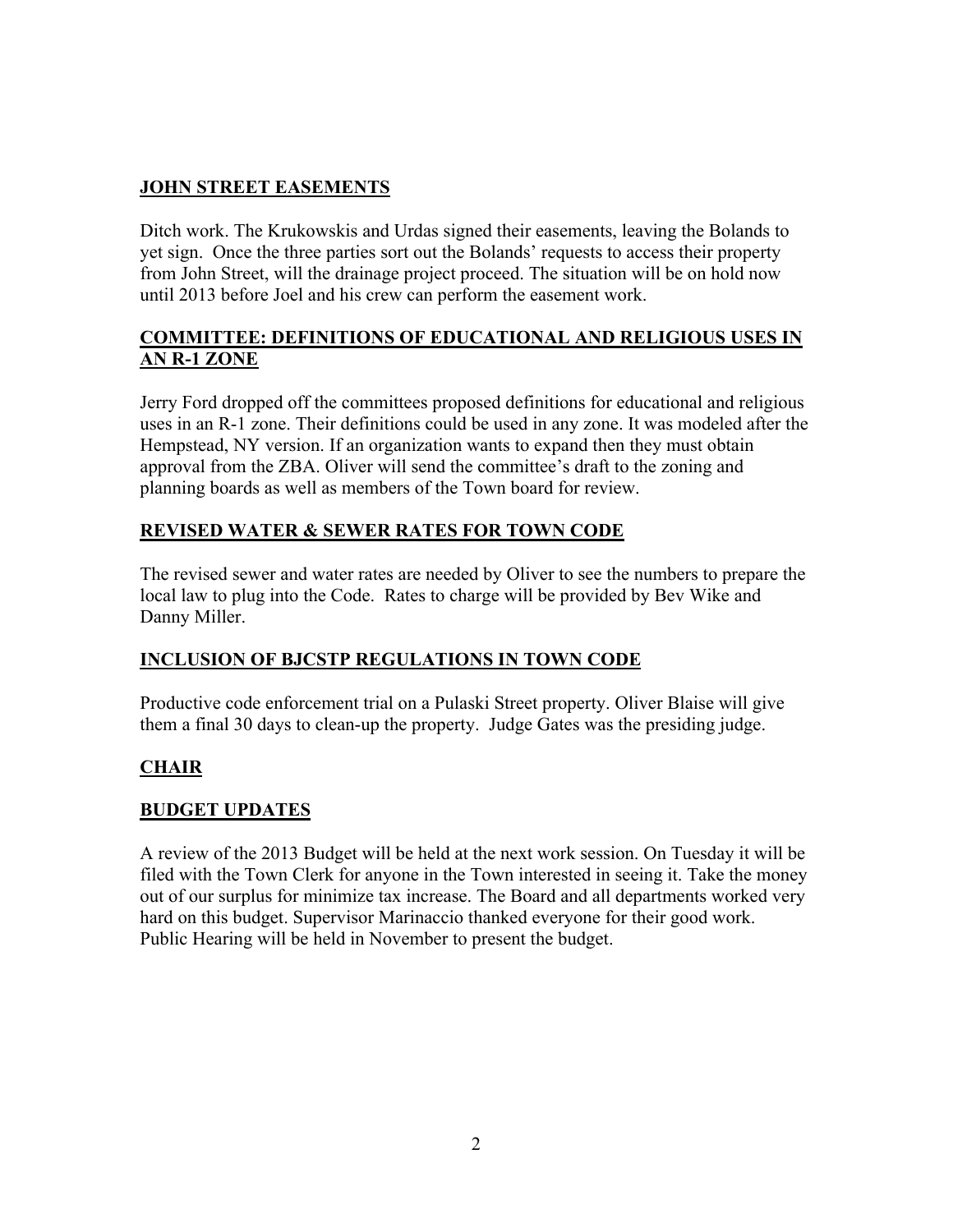# **SALES TAX MEETING HELD BY THE COUNTY**

Sales tax meeting with County Executive Debbie Preston and her staff was held. Supervisor Marinaccio was pleased with the County's proposal. They are attempting to get back to the 50/50 split which for us equals an additional \$8-10K the first year, the second year it will go up and every year thereafter with a total increase between \$70-90K back to us in the Town of Dickinson over the next few years. Supervisor Marinaccio commented that much of this money would come to the Town to assist our highway department to improve our roads.

## **SUPPLY CHAIN SEMINAR**

The Broome County Chamber of Commerce will hold the seminar on October 17 from 10:00-11:00AM. The information to be provided would be what kind of commerce to come into our county.

### **VACANT CONDEMNED PROPERTIES**

We should sell them and the sooner the better. Appraisals must be done first once they are deeded over to the Town.

### **DISCUSSION ON TREE AND BUSH CLEARING**

Supervisor Marinaccio reviewed some of the recent tree and bush clearing from Town right-of-ways due to unsafe traffic hazards. The town only does this if it is in our right-ofway.

# **EMPLOYEE HANDBOOK**

Attorney Blaise stated his Labor and Employment department provided the revised draft for review. Supervisor Marinaccio wants to review the latest version for approval and presentation to the Town employees. An electronic copy will be available for the Town Board to review. The plan is it would be approved by January 2013.

### **SEWAGE TREATMENT**

The town will receive a rebate in cash. No credit on our bill. It is estimated we will be entitled to \$90K returned up to and including the year 2010. They still owe us for 2011. Councilman Burns questioned, where does this money come from? We don't really know. It's known they now have a new accountant who has been very diligent in working through the accounts.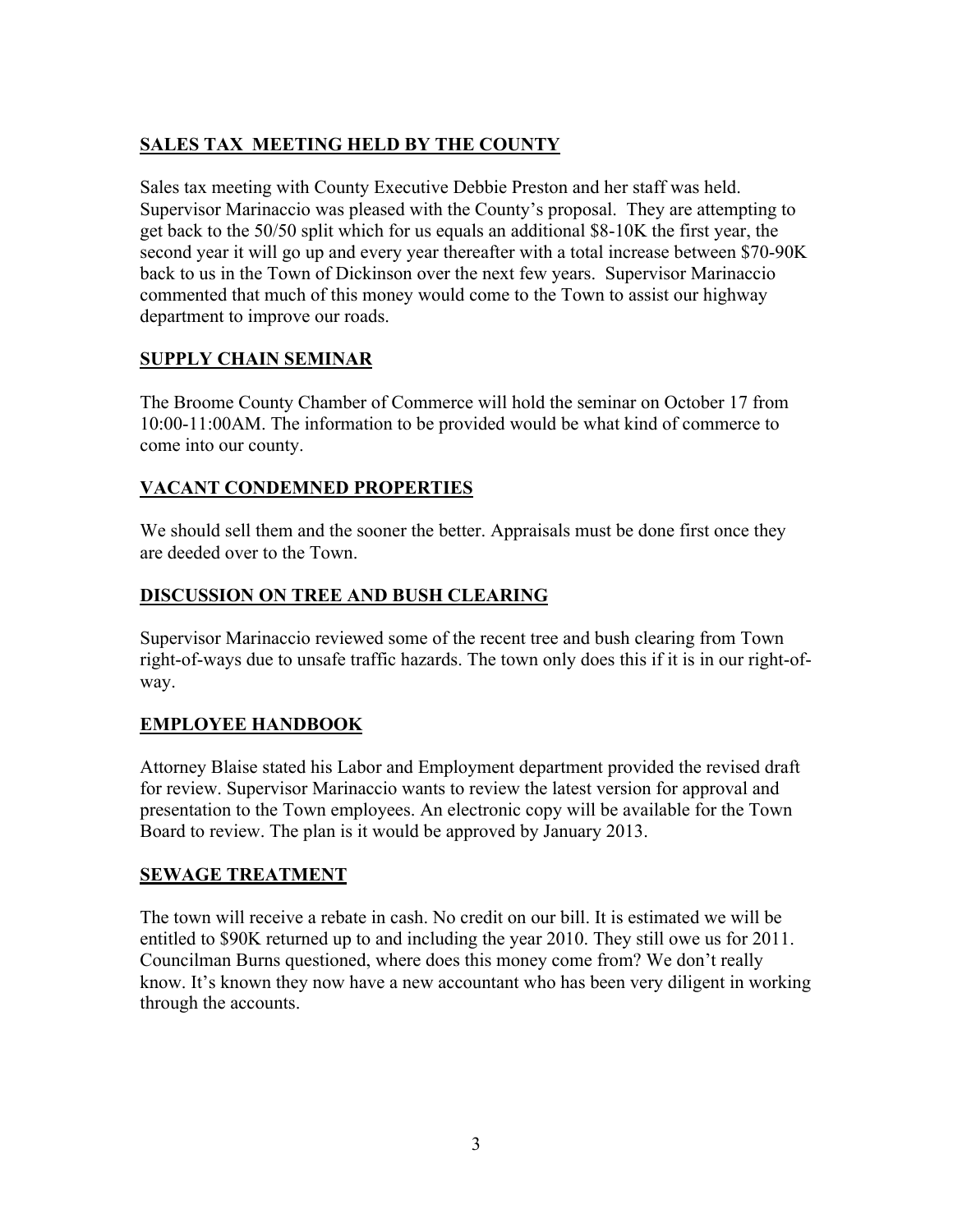### **STUDENT HOUSING**

Supervisor Marinaccio was informed the proposed dorms on the Broome Community College (BCC) housing will be located near the campus library building, not right on Front Street where the Alms House was situated. Student feedback indicated they preferred this location. The Town was asked "Who would be the lead agency?" We informed them that the County would take the lead. Another question was in regard to building height. We informed them to ask the Fire Department first before starting the project.

Also, in regards to BCC, Broome County now owns the historic Binghamton Library building on Exchange Street. The proposal is Broome Community College will create a presence in the City of Binghamton using that site, similar to what Binghamton University has created in the downtown area.

# **ELECTION DAY PARKING ON TERRACE DRIVE**

The Board of Elections requested temporary parking on Election Day. Joel will see about posting Temporary Parking signs during the election.

# **SEWER FLOW MANAGEMENT**

In regards to the sewer system on Glenwood Road, the Village of Johnson City needs to provide more information to us before Ron Lake can come up with a final dollar amount.

### **GLENWOOD ROAD PROJECT**

No more logging problems have been reported at the property. Attorney Blaise inquired about the result of the STOP WORK order and was there an Appearance Ticket issued. Per Code Enforcement officer Rafferty, the system would not allow it.

# **FLAPGATE**

No further news on this. Work will be completed in 2013.